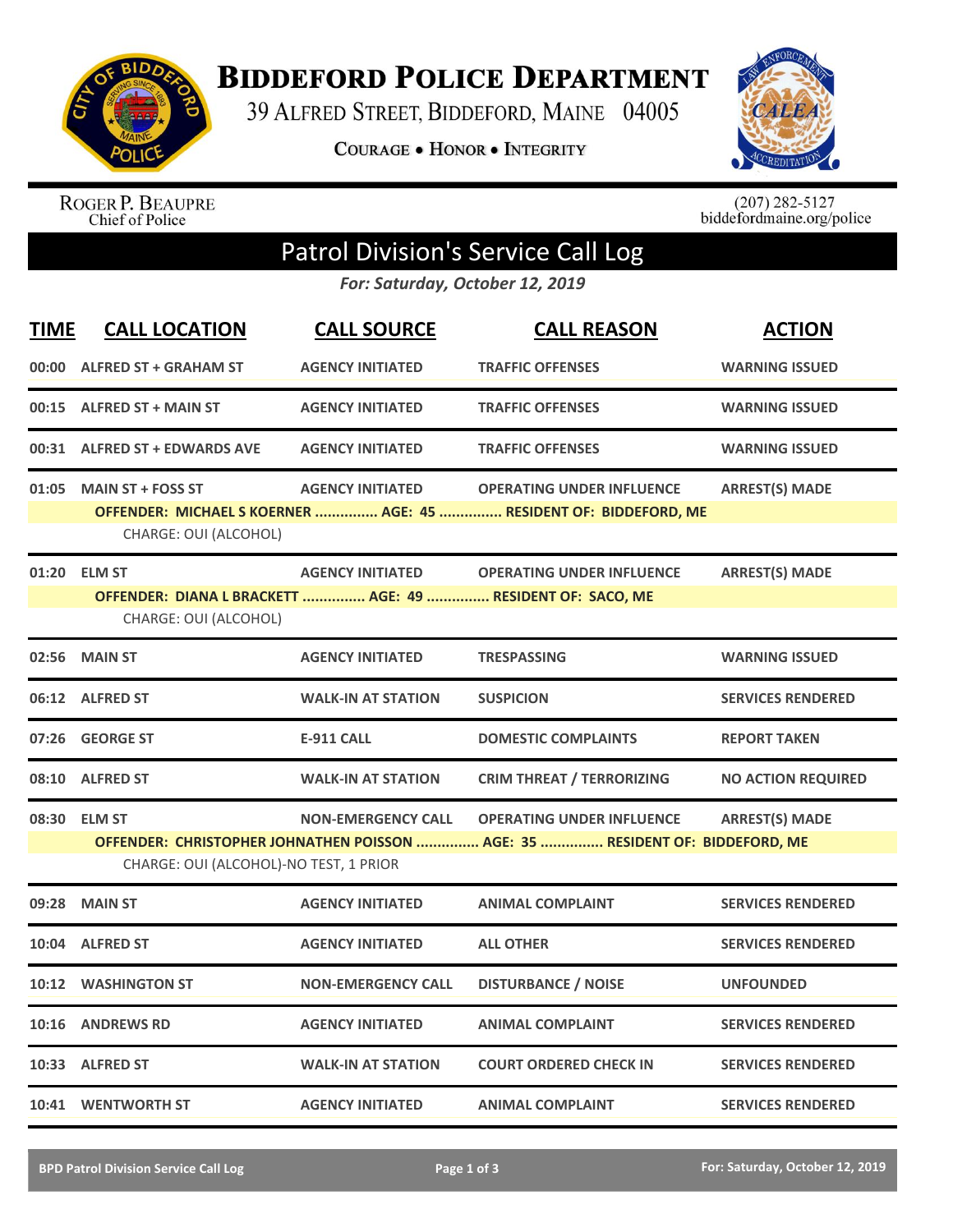| <b>TIME</b> | <b>CALL LOCATION</b>                                                            | <b>CALL SOURCE</b>             | <b>CALL REASON</b>         | <b>ACTION</b>            |  |
|-------------|---------------------------------------------------------------------------------|--------------------------------|----------------------------|--------------------------|--|
|             | 11:19 FRANKLIN ST                                                               | <b>NON-EMERGENCY CALL</b>      | <b>ARTICLES LOST/FOUND</b> | <b>REPORT TAKEN</b>      |  |
|             | 11:44 GRANITE POINT RD                                                          | <b>NON-EMERGENCY CALL</b>      | <b>PARKING COMPLAINT</b>   | <b>GONE ON ARRIVAL</b>   |  |
|             | 11:48 ELM ST                                                                    | <b>E-911 CALL</b>              | 911 MISUSE                 | <b>SERVICES RENDERED</b> |  |
|             | 12:46 WEST ST                                                                   | <b>AGENCY INITIATED</b>        | <b>TRAFFIC OFFENSES</b>    | <b>WARNING ISSUED</b>    |  |
|             | 13:05 FOSS ST                                                                   | <b>NON-EMERGENCY CALL</b>      | <b>MISSING PERSON</b>      | <b>SERVICES RENDERED</b> |  |
|             | 13:09 POOL ST                                                                   | <b>NON-EMERGENCY CALL</b>      | <b>CHECK WELFARE</b>       | <b>SERVICES RENDERED</b> |  |
|             | 13:43 POOL ST                                                                   | <b>AGENCY INITIATED</b>        | <b>TRAFFIC OFFENSES</b>    | <b>VSAC ISSUED</b>       |  |
|             | 13:57 POOL ST + HEDLEY REYNOLDS W AGENCY INITIATED                              |                                | <b>TRAFFIC OFFENSES</b>    | <b>VSAC ISSUED</b>       |  |
|             | <b>14:11 RIVER RD</b>                                                           | <b>AGENCY INITIATED</b>        | <b>ANIMAL COMPLAINT</b>    | <b>SERVICES RENDERED</b> |  |
|             | 14:12 POOL ST                                                                   | <b>AGENCY INITIATED</b>        | <b>TRAFFIC OFFENSES</b>    | <b>WARNING ISSUED</b>    |  |
|             | 14:20 ALFRED ST                                                                 | <b>NON-EMERGENCY CALL</b>      | <b>ASSIST PD AGENCY</b>    | <b>SERVICES RENDERED</b> |  |
|             | 14:30 SUMMER ST                                                                 | <b>NON-EMERGENCY CALL</b>      | <b>SUSPICION</b>           | <b>SERVICES RENDERED</b> |  |
|             | 14:57 BOULDER WAY                                                               | NON-EMERGENCY CALL SHOPLIFTING |                            | <b>CITATION ISSUED</b>   |  |
|             | OFFENDER: VANESSA MAY HILTON  AGE: 33  RESIDENT OF: DAYTON, ME                  |                                |                            |                          |  |
|             | CHARGE: THEFT BY UNAUTHORIZED TAKING OR TRANSFER - SHOPLIFTING                  |                                |                            |                          |  |
|             | $\overline{AB}$ $\overline{AC}$ $\overline{CA}$ $\overline{DB}$ $\overline{CD}$ |                                |                            |                          |  |

|       | 15:06 SOUTH ST                | <b>AGENCY INITIATED</b>   | <b>TRAFFIC OFFENSES</b>    | <b>WARNING ISSUED</b>        |
|-------|-------------------------------|---------------------------|----------------------------|------------------------------|
|       | 15:24 SOUTH ST + GLENVIEW DR  | <b>AGENCY INITIATED</b>   | <b>TRAFFIC OFFENSES</b>    | <b>WARNING ISSUED</b>        |
|       | 15:32 SOUTH ST + RIVER RD     | <b>AGENCY INITIATED</b>   | <b>TRAFFIC OFFENSES</b>    | <b>WARNING ISSUED</b>        |
|       | 15:50 ELM ST                  | <b>E-911 CALL</b>         | <b>JUVENILE OFFENSES</b>   | <b>NO ACTION REQUIRED</b>    |
|       | 16:00 FOSS ST                 | <b>WALK-IN AT STATION</b> | <b>DOMESTIC COMPLAINTS</b> | <b>SERVICES RENDERED</b>     |
|       | <b>16:20 GRANITE POINT RD</b> | <b>NON-EMERGENCY CALL</b> | <b>PARKING COMPLAINT</b>   | <b>PARKING TICKET ISSUED</b> |
| 16:23 | <b>MAY ST + COLONIAL DR</b>   | <b>AGENCY INITIATED</b>   | <b>TRAFFIC OFFENSES</b>    | <b>WARNING ISSUED</b>        |
| 16:37 | <b>MAY ST + SOUTH ST</b>      | <b>AGENCY INITIATED</b>   | <b>TRAFFIC OFFENSES</b>    | <b>WARNING ISSUED</b>        |
|       | 16:58 HILL ST + GRANITE ST    | <b>AGENCY INITIATED</b>   | <b>TRAFFIC DETAIL</b>      | <b>SERVICES RENDERED</b>     |
|       | 17:22 HILL ST                 | <b>AGENCY INITIATED</b>   | <b>TRAFFIC OFFENSES</b>    | <b>WARNING ISSUED</b>        |
|       | 17:43 ELM ST                  | <b>AGENCY INITIATED</b>   | <b>PAPERWORK</b>           | <b>PAPERWORK SERVED</b>      |
| 18:27 | <b>ALFRED ST + UNION ST</b>   | <b>AGENCY INITIATED</b>   | <b>TRAFFIC OFFENSES</b>    | <b>WARNING ISSUED</b>        |